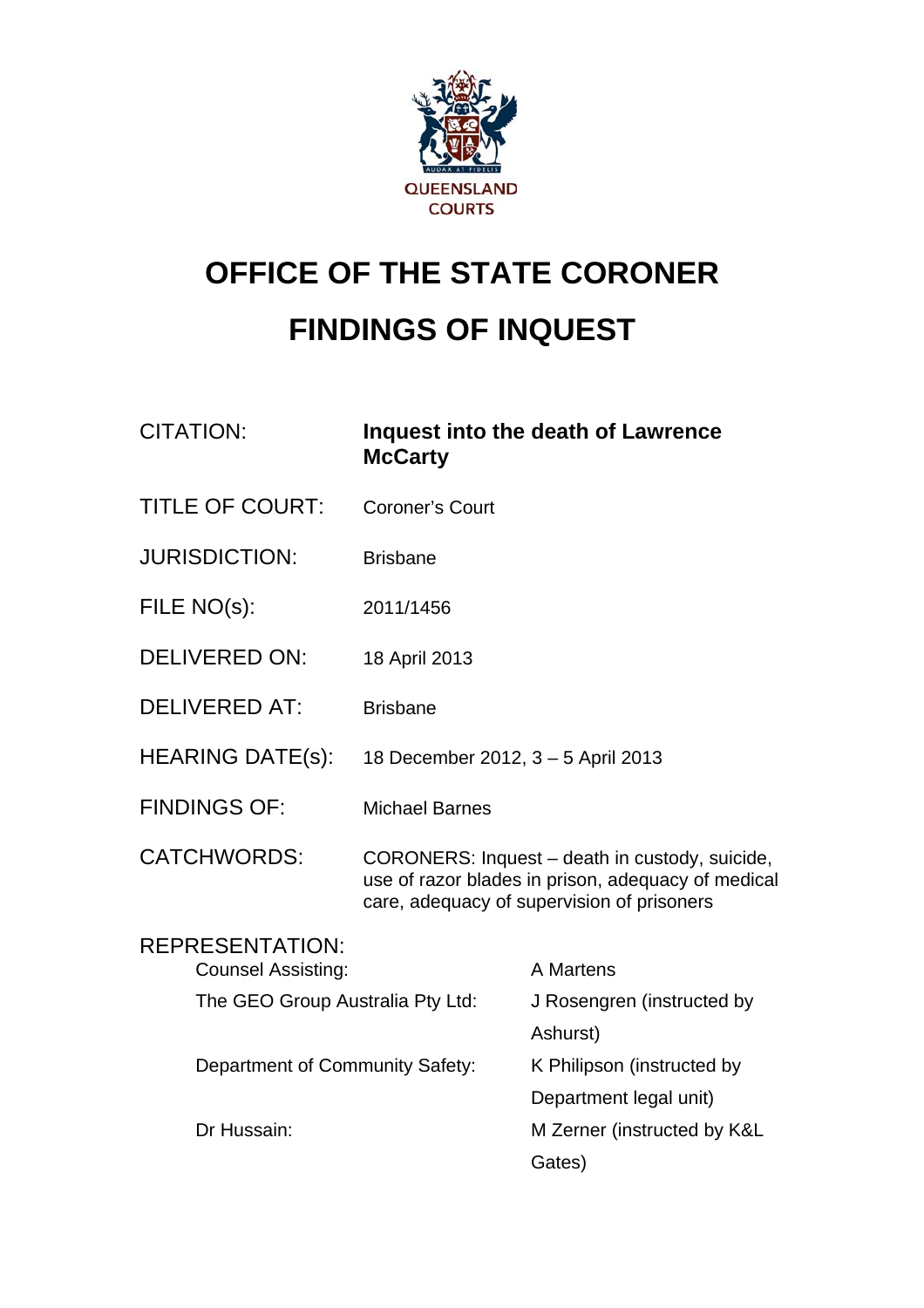## TABLE OF CONTENTS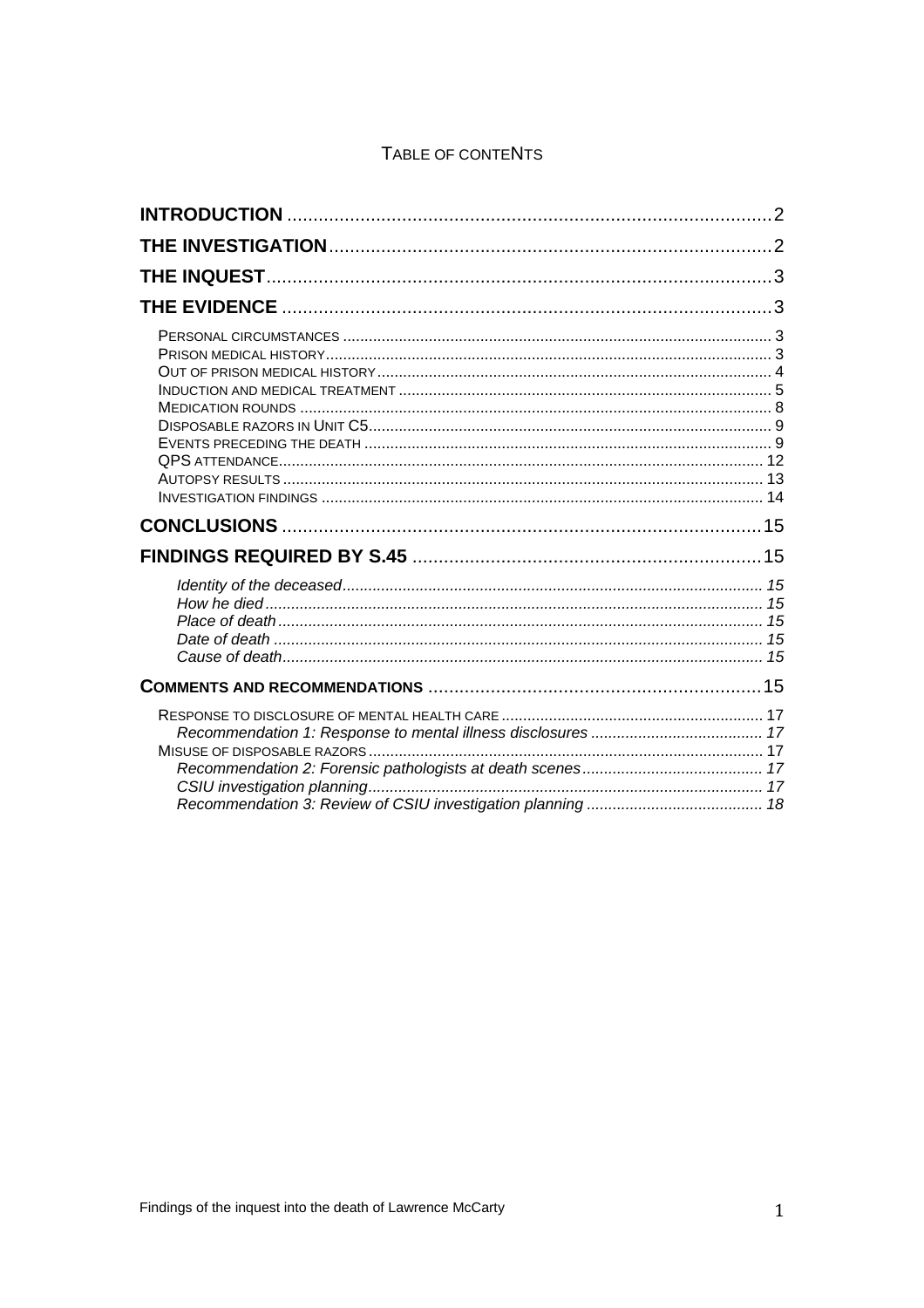# <span id="page-2-0"></span>**Introduction**

Lawrence McCarty had been in custody on remand for just over two months at Arthur Gorrie Correctional Centre (AGCC) when, at approximately 11:15am on 30 April 2011, he was found deceased in his bed. Mr McCarty appeared to have slashed his throat using a dismantled razor.

These findings:

- confirm the identity of the deceased person, the time, place and medical cause of his death;
- consider whether any third party contributed to his death;
- consider the adequacy of the medical care provided to Mr McCarty;
- consider the adequacy of the practices and procedures in place at AGCC in relation to the possession of items that could be considered or used as dangerous weapons;
- consider the adequacy of the practices and procedures in place at AGCC to conduct headcounts and/or welfare checks on prisoners;
- consider the adequacy of the interviews conducted with the prisoners by the Queensland Police Service following Mr McCarty's death; and
- consider whether further investigation could have occurred to determine the time of Mr McCarty's death.

# **The investigation**

Detective Senior Constable Brendan Anderson from the QPS Corrective Services Investigation Unit (CSIU) investigated the death and produced a report which was tendered at the inquest. He attended AGCC and examined Mr McCarty's cell; observing the body in situ. Forensic examination and photographing of the cell and Mr McCarty's body occurred. Detective Senior Constable Anderson and other officers from the CSIU conducted interviews with other prisoners in the unit housing Mr McCarty and took statements from custodial corrections officers (CSO's) and some of the medical staff at AGCC.

A parallel investigation into the death was ordered by the Chief Inspector of Queensland Corrective Services. Two inspectors compiled a detailed report of their findings which was also tendered at the inquest. I found this investigation and report to be thorough and most helpful in framing issues for consideration at the inquest.

In aggregate I found the two investigations to have addressed all relevant issues, other than examining the issue of the provision of razors to prisoners, and to have sourced all relevant information.

Further statements addressing issues that were identified at the pre-inquest conference were obtained and provided by legal representatives representing the various parties who were given leave to appear at the inquest.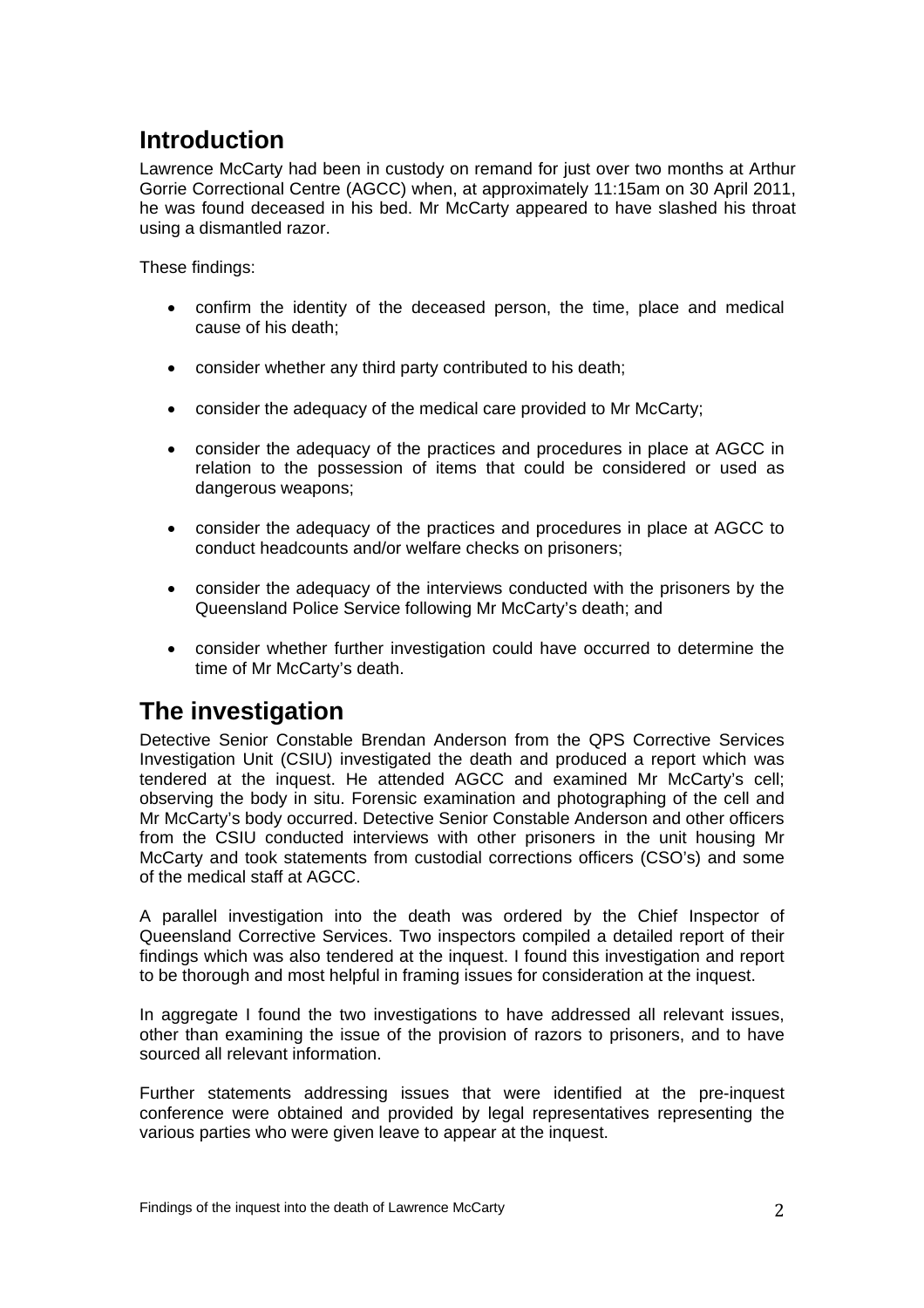# <span id="page-3-0"></span>**The Inquest**

A pre-inquest conference was held in Brisbane on 18 December 2012. Ms Martens was appointed as counsel to assist me with the inquest. Leave to appear was granted to Queensland Corrective Services (QCS), GEO Australia Pty Ltd (the operator of AGCC) and Dr Hussain.

An inquest was held in Brisbane on 3, 4 and 5 April 2013. All of the statements, records of interview, medical records, photographs and materials gathered during the investigation were tendered at the inquest. Sixteen witnesses gave oral evidence.

# **The evidence**

### *Personal circumstances*

Lawrence McCarty was born on 6 January 1966 in Brisbane. He had a relatively lengthy criminal history and had been imprisoned for over 20 years over the course of his life.

Mr McCarty was the father of twin daughters with whom he did not have much contact. Prior to being arrested, Mr McCarty had been focusing on securing regular contact with his daughters and developing some skills to try and enter the workforce. There is some evidence that Mr McCarty had indicated to some family members and his general practitioner that if he were to return to custody he would kill himself. There was no evidence that this information had been conveyed to correctional, medical and/or nursing staff at AGCC.

On 18 February 2011, Mr McCarty was arrested and charged with the armed robbery of a chemist on 11 February 2011. Mr McCarty was detained in the Southport watch house. When Mr McCarty was admitted to the watch house, a number of health related questions were asked. Mr McCarty denied currently seeing or having ever seen a psychiatrist, claimed he had never attempted suicide or self-harm in the past and had never had thoughts of suicide or self-harm now or in the last three months.

Mr McCarty appeared in the Southport Magistrates Court on 19 February 2011, bail was opposed and Mr McCarty was remanded in custody. On 23 February 2011, Mr McCarty was transferred from the Southport watch house to AGCC.

During his last period of incarceration at AGGC, Mr McCarty was considered by staff to be a model prisoner who did not seek to actively engage with correctional staff. He was described universally as a quiet prisoner who was an avid reader. No-one was able to identify any possible enemies of Mr McCarty. Several prisoners indicated that Mr McCarty was friendly and shared his possessions with other inmates when requested.

## *Prison medical history*

Mr McCarty's medical file at AGCC comprised of two volumes.

On numerous admission and transfer documentation, Mr McCarty was asked about mental health history, suicide and self-harm attempts and views. Generally, on more than 12 occasions between 1990 and 2006 he denied any such history.

Of relevance, his records reveal:

- he had been diagnosed with depression in 1991;
- he advised staff he was slightly depressed in 1994;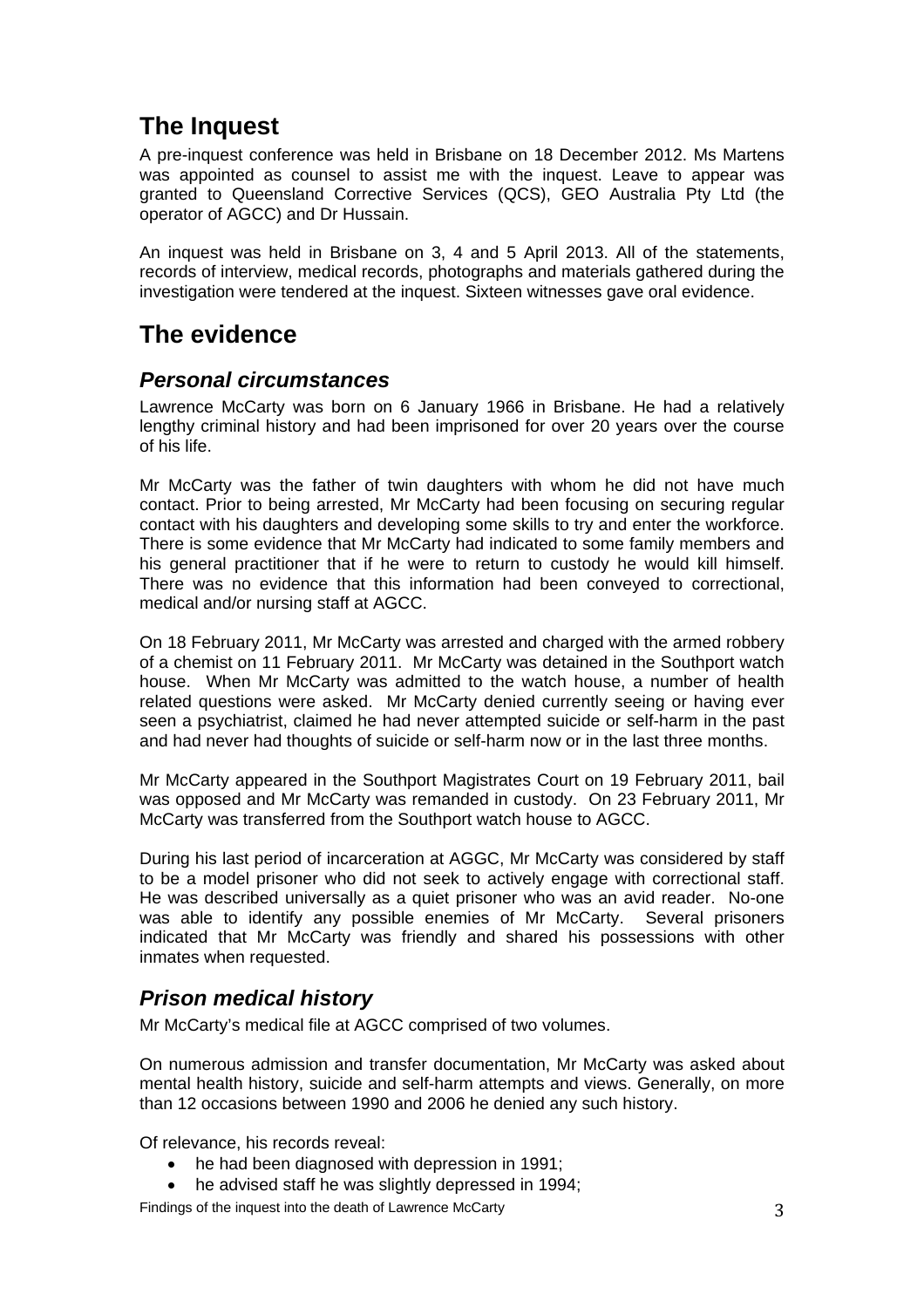- <span id="page-4-0"></span>• he stated he was seeing a psychologist or psychiatrist in 2002 and 2003;
- he advised he had mental health problems in 2003; and
- twice in 2003, Mr McCarty stated he had depression from chronic pain

In February 2006, the Capricornia Correctional Centre obtained Mr McCarty's medical records from a general practitioner in Toowoomba and in Mackay. The records from Toowoomba reveal that in early 2003 Mr McCarty had been diagnosed with depression and then anxiety and treated with Zoloft. The records from Mackay reveal that in late 2004 Mr McCarty was taken to hospital with a self inflicted laceration to his left arm and had taken his medication in an overdose attempt. Within a few weeks, Mr McCarty was noted not to be suicidal anymore. There is also a letter from Dr Atkinson who noted that Mr McCarty had an adjustment disorder of the depressive type.

On 17 December 2007, a Medical in Confidence, reception medical history was completed and Mr McCarty advised he was seeing a psychiatrist for pain. As a result of the assessment, Mr McCarty was referred to a psychiatrist in relation to his prescription of Zoloft and referred to a psychologist and counsellor.

On 28 December 2007, Mr McCarty underwent a client intake and initial assessment with the Prison Mental Health Service. It was noted that Mr McCarty's referral was due to the fact he was on Zoloft 200mg and seeing a psychiatrist privately. No psychotic symptoms were elicited. Mr McCarty denied any past suicide attempts and no current suicidal/homicide ideation. The referral also noted Mr McCarty saw a psychiatrist, Dr Graeme Rice for chronic back pain. The plan was to close the file and advise Mr McCarty to refer back to mental health services if his mental health state changed.

### *Out of prison medical history*

Mr McCarty attended upon psychiatrist, Dr Graham Rice from 2001 until 15 May 2008. The notes reveal that Dr Rice was treating Mr McCarty in relation to his pain. The last notation in July 2008 records that Mr McCarty's future consultations would be cancelled and no further consultations allowed as Mr McCarty had changed the dates on the scripts which Dr Rice had provided. Contained within Dr Rice's records is a letter from a general practitioner in Mount Pleasant, Dr Charnley who on 13 September 2004 expressed dismay at Mr McCarty's progress, that Mr McCarty had wild swings in Oxycontin usage and there were quite a few implausible stories regarding lost scripts/tablets. Dr Charnley noted that Mr McCarty had 'expressed some parasuicidal thoughts recently'. There is also a record from a consultation on 29 September 2004 that if Mr McCarty could not do something about the pain then he swore he would kill himself. Dr Rice's records also contain the discharge summary from Mackay Base Hospital on 2 November 2004 following Mr McCarty's suicide attempt. The summary notes that a psychiatric evaluation was undertaken as Mr McCarty could not guarantee his safety if discharged. Mr McCarty was prescribed Mirtazapine, Diazepam and ceased Doxean. Mr McCarty was referred to community mental health.

Dr McIntosh's full medical records were obtained. Dr McIntosh noted in correspondence on 7 January 2005 that Mr McCarty's drug use was absolutely consistent with the prescribed dosages and his relationship had stabilised which was one of the causes of Mr McCarty's self harm episode. Dr McIntosh noted Mr McCarty had become more stable emotionally. Dr McIntosh's records also contained the correspondence from Dr Charnley and the discharge from the Mackay Base Hospital.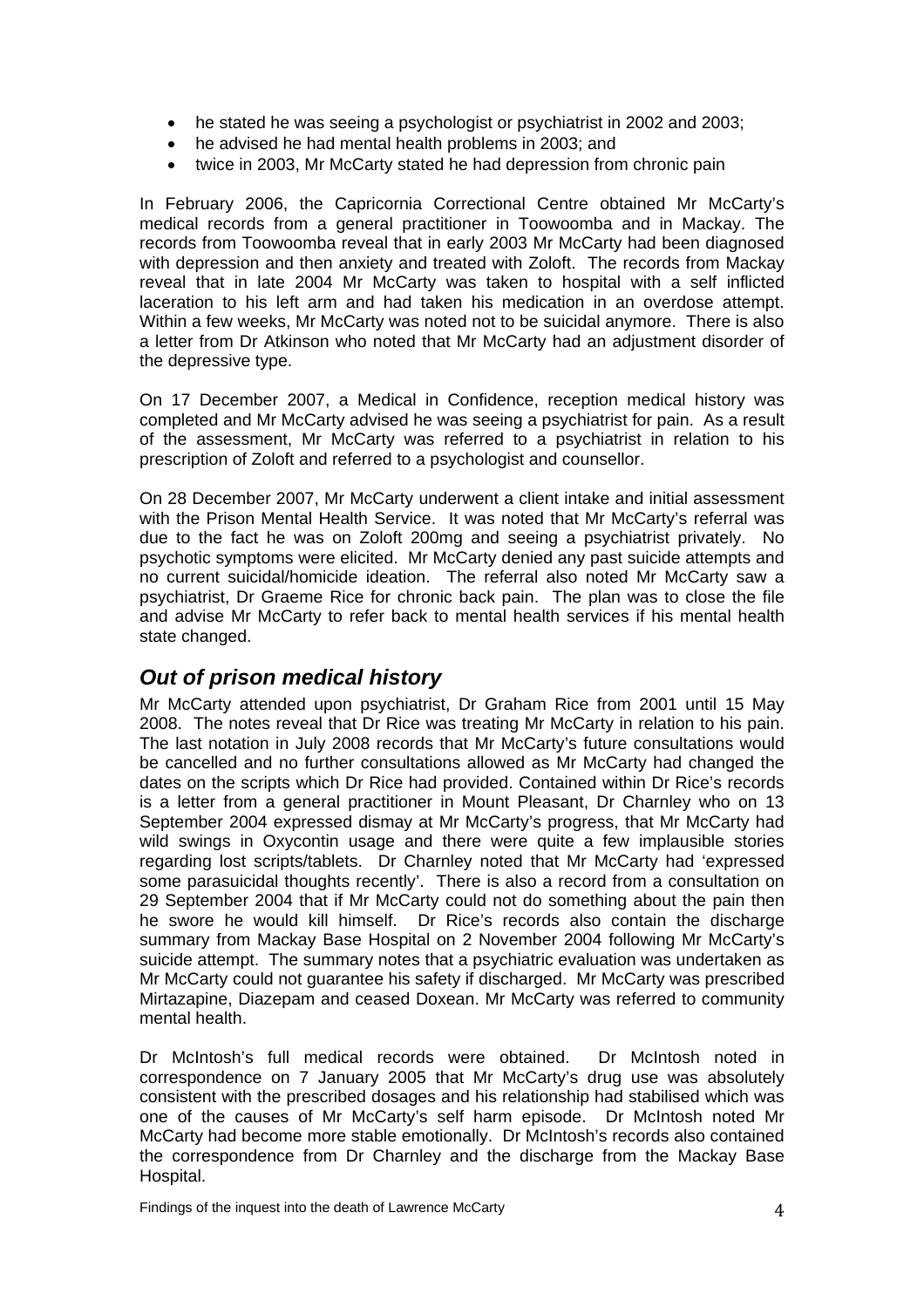<span id="page-5-0"></span>Dr McIntosh's records also contained a dual assessment form from Mackay Mental Health Service from 9 November 2004. The assessment noted that Mr McCarty had been commenced on anti-depressants on 2 November 2004 and that at the time of his suicide attempt he had been drinking heavily and misusing morphine. The current psychiatric diagnosis was depression due to not working, poor relationship, drug and alcohol problems and chronic pain. Mr McCarty reported that after his suicide attempt and being commenced on anti-depressants and detoxing from drugs and alcohol, his mood had improved. The plan was to refer Mr McCarty to a pain clinic, for Dr McIntosh to manage Mr McCarty's medication and for Mr McCarty to continue relationship counselling at Relationships Australia.

From August 2007 up until his arrest, Mr McCarty appeared to have been treated by GP, Dr Neal Jones. His records reveal prescriptions, at different times, of Oxycontin, Murelax, Champix, Panadeine Forte, Tramal, Nexium and Fentanyl patches. Zoloft had been prescribed to Mr McCarty on previous occasions during this period. The last prescription for Zoloft had been on 24 September 2010 which ceased on 28 January 2011.

#### *Induction and medical treatment*

QCS Assessment Procedure states that should staff become aware of such information, it is required that a self-harm episode (history) offender warning flag be entered in relation to the prisoner on IOMS. Further, the existence of such a matter may trigger further assessment by psychological staff. There was no such flag for Mr McCarty.

Upon reception at AGCC, an inmate must undergo a medical examination by a suitably qualified health professional within 24 hours of being received and thereafter as necessary. Whilst Offender Health's procedures do not specifically require a review of an inmate's medical records, best medical practice dictates that, where relevant and available, a patient's medical records are considered as part of the patient's treatment plan. The procedure manual on New Receptions notes that an offender who has been identified through the assessment process as having a mental health problem or a previous history of mental health problems will be offered a referral to Prison Mental Health Services (PMHS).

Upon reception at AGCC on 23 February 2011, Mr McCarty underwent an Immediate Risk and Needs Assessment which was completed by Greg Cameron on 23 February 2011. He noted that Mr McCarty had denied any history of selfharm/suicide attempts or ideation and denied any current suicide/deliberate self-harm ideation.

RN Karena took a brief medical history and completed the medical alert form, completed the blood testing/immunisation record and completed the health management plan. In the Health Management Plan, there is a question 'have you been seen by a psychologist or psychiatrist in the community?' Mr McCarty responded: 'Yes, Dr Graeme Rice, Wickham Terrace*.*'

There was different evidence about what further information, if any, should be obtained from a prisoner making such a disclosure. EEN Shilton says that on the face that would warrant an automatic referral to PMHS because it suggested ongoing issues in the community. RN Karena says she would not clarify any further information, particularly if it was parole-ordered, but depending on the prisoner's presentation she would leave it for the doctor to consider. Dr Hussain stated he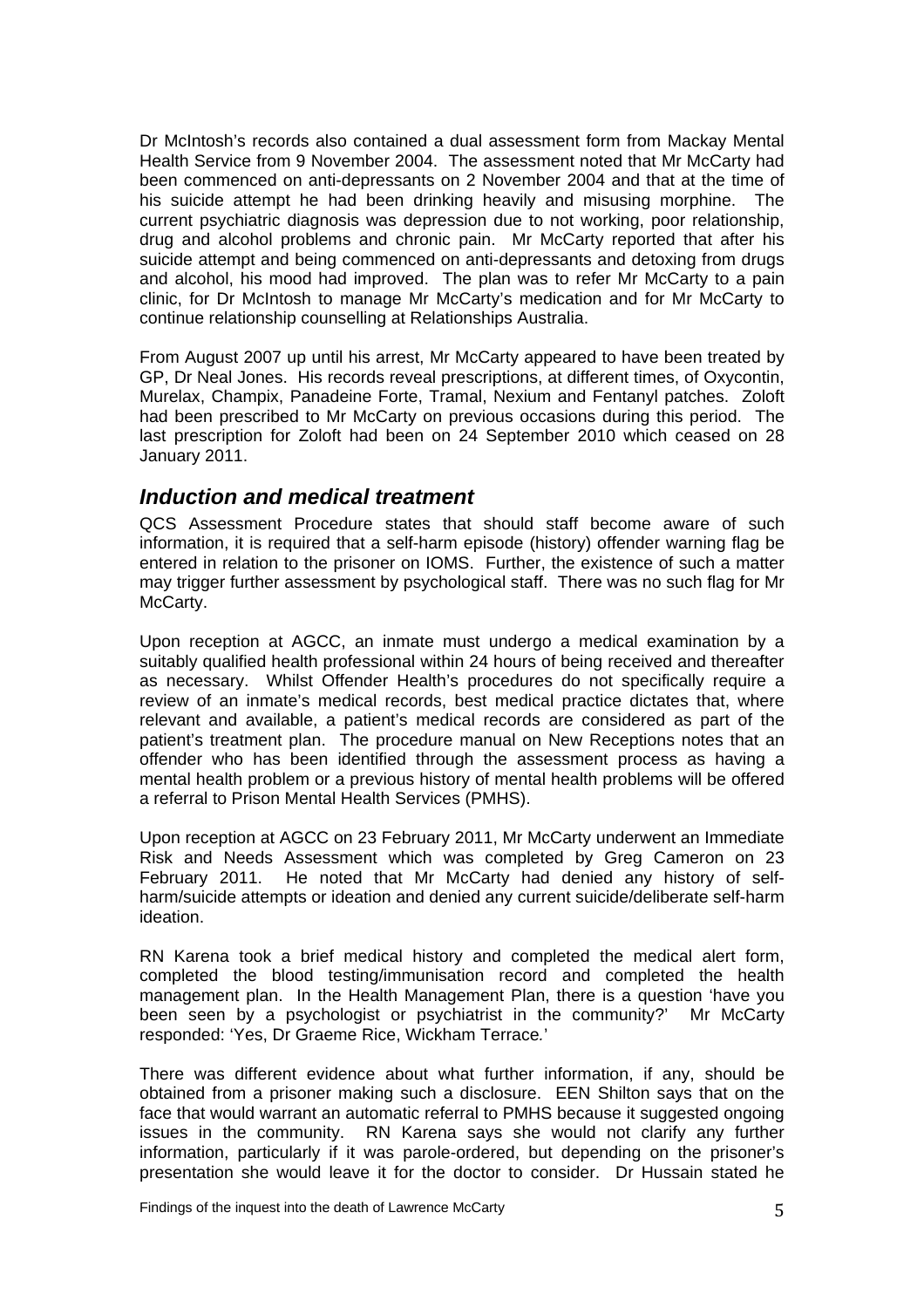would make some enquiries with the prisoner about why they were seeing a psychologist or psychiatrist.

EEN Shilton undertook the reception interview with Mr McCarty on 23 January 2011. Mr McCarty's medical records were available and reviewed by EEN Shilton. She says that her normal practice when reviewing the medical records is to scan the available records, she does not read the records line by line. Essentially, she would look for significant past medical complaints that have not been reported by the inmate at the time of the assessment, including episodes of self-harm, mental illness etc, or otherwise look for confirmation of the reported history as given by the prisoner. Previous medication is of interest if the patient requires medication to manage a condition. On the proforma, EEN Shilton noted that Mr McCarty did not have any history of a psychiatric/mental health disorder. Given Mr McCarty's previous history of depression, she conceded she should have selected 'yes' to this question.

On all the documentation completed by EEN Shilton, Mr McCarty denied any previous self-harm or suicide attempts. Mr McCarty did advise that he had depression as a result of pain from injuries and had been on anti depressants in the past. EEN Shilton's action was to refer Mr McCarty to the Visiting Medical Officer (VMO) in relation to his chronic pain.

EEN Shilton says that if she had been aware of Mr McCarty's previous self-harm attempt she would have explored this further with Mr McCarty and sought advice from a registered nurse.

On 24 February 2011, Mr McCarty was reviewed by Dr Hussain. Dr Hussain noted that Mr McCarty had fractured his C1 – C3, C6 and C7.1 17 years ago and had previously been on Durogesic and before that Oxycontin. On examination, Dr Hussain noted that Mr McCarty was 'stable, vitals, walked in, looked in pain and distressed'*.* Dr Hussain noted no weakness in Mr McCarty's upper limbs. Dr Hussain detailed that his treatment was Tramal 100mg twice daily after signs and symptoms of withdrawal ceased but not before 3 March 2011 and Naprosyn 500mg once daily as required. Dr Hussain noted he would review Mr McCarty when required.

Dr Hussain indicated that if he had been aware of the previous self-harm attempt then he would have asked Mr McCarty about this issue and the circumstances in which it occurred.

The final page of the medical in confidence document would normally be completed. Dr Hussain indicated it was his normal practice to complete this however he could not explain why on this occasion he did not.

The medical charts record that Dr Hussain prescribed Tramal slow release 100mg BD orally after 3 March 2011, Naprosyn 500mg twice daily orally as required and Zoloft 100mg once per day in the morning orally to commence on 25 March 2011.

Dr Hussain did not specifically refer to the prescription of Zoloft in the progress notes he made. Whilst he has no independent recollection of Mr McCarty's assessment or prescriptions, Dr Hussain believed that he prescribed Zoloft because he had been informed of Mr McCarty's significant orthopaedic injuries and Mr McCarty's need to take medication to respond to the pain associated with those conditions; it was probable Dr Hussain had been informed Mr McCarty had been taking Zoloft at a dose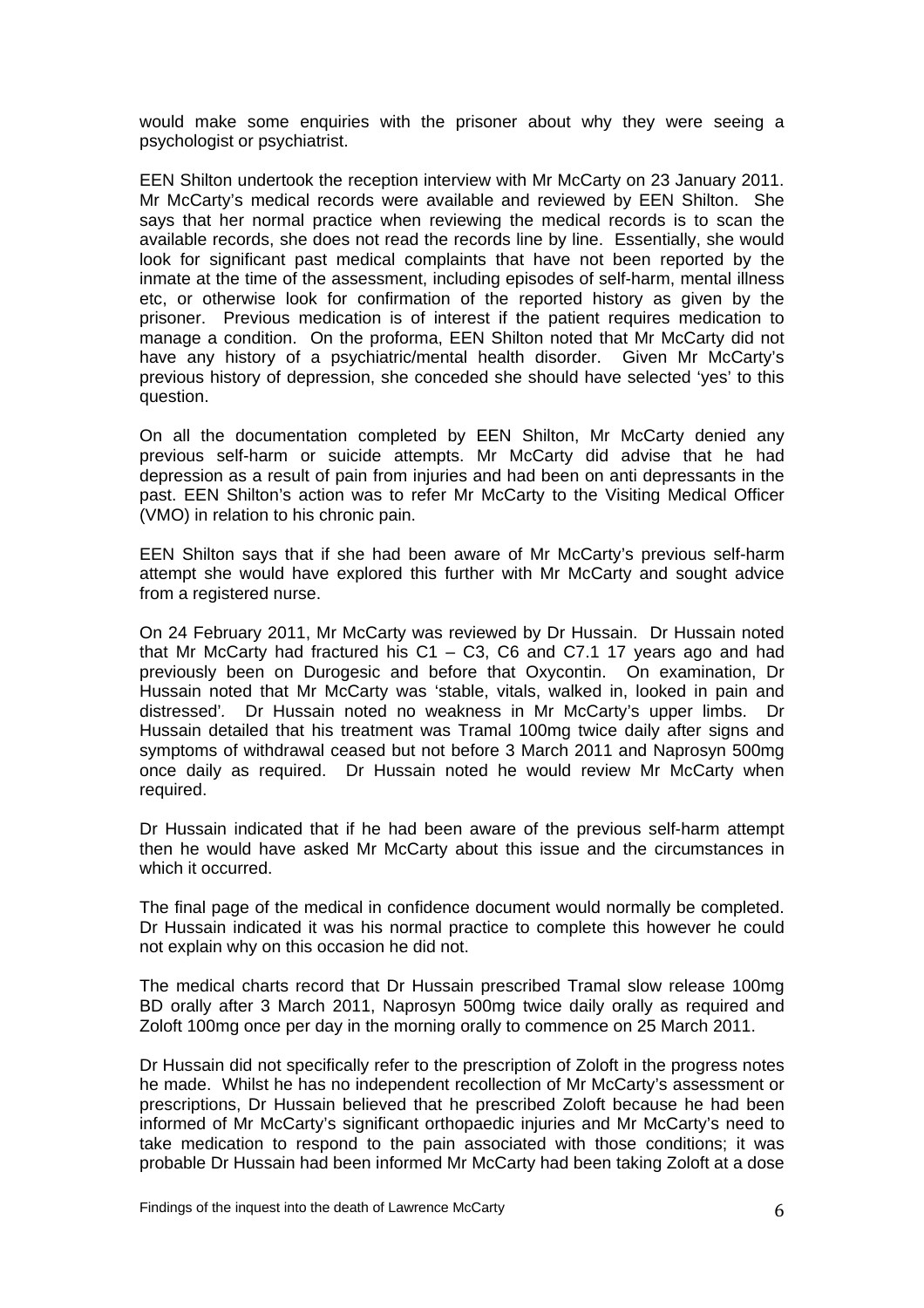of 100mg daily prior to his admittance and Mr McCarty had been prescribed Zoloft and Tramal during his last incarceration.

Dr Hussain says he is confident that prior to prescribing Zoloft to Mr McCarty, he would have been satisfied that Mr McCarty had taken Zoloft prior to his admission to AGCC and that Mr McCarty was not suffering or displaying any symptoms of acute depression because:

- unless the patient is taking anti-depressant medication to good effect, Zoloft is not a medication that is Dr Hussain's usual and routine practice to prescribe because there are more effective serotonin uptake inhibitors available;
- at AGCC Dr Hussain would not commence an inmate on anti-depressant medication who has not previously taken anti-depressant medication but instead refer the inmate to the mental health team for assessment;
- at AGCC if an inmate presents feeling depressed or low in mood Dr Hussain would refer the inmate to the mental health team for immediate assessment and specialty risk assessment for self-harm for the inmate to speak to the counsellor in order to obtain details of the inmate's mental health history; and
- whilst it was not his usual or routine practice to prescribe Zoloft for the first time however if he were, Dr Hussain would commence a patient on either 25mg or 50mg and then titrate up the dose.

Mr McCarty was reviewed by Dr Pham on 14 and 18 March 2011. The first review appears to have been in relation to Mr McCarty's back pain following a fall from a chair in the unit and the second occasion because Mr McCarty had submitted a request to a nurse with 'bad headaches from eyes'. There is no note that records any review of Mr McCarty's prescription of Zoloft. Dr Pham says there were no signs or indications of concerns in relation to Mr McCarty's mental health and no cause for review of Mr McCarty or the prescription of anti-depressants. Dr Pham was unaware of the previous entry in 2004 to a self harm incident however he stated he would not have made any changes to his treatment had he been aware of this information.

The medical and nursing witnesses were asked about the treatment for depression. RN Karena indicated that Mr McCarty should not have been referred to PMHS because there was no suggestion Mr McCarty's depression was acute; he had reported his depression was second to chronic back pain; he had been referred to the VMO for treatment and in the community this would be generally treated by a General Practitioner and because PMHS had specifically instructed nurses at AGCC not to refer prisoners where their mental health issues were limited to anxiety and/or depression. EEN Shilton indicated that a prisoner with depression would not automatically be referred to PMHS, it would depend on other factors including the prisoner's presentation. Dr Hussain and Dr Pham agreed that the treatment of depression, with no other complicating features was for the VMO to treat. Dr Hussain indicated that his general practice was to enquire of the witness their ability to cope and if he was satisfied that their presentation was consistent, he would treat them. If he had any concerns he would refer the prisoner to mental health services.

No referral for Mr McCarty was made to mental health services.

Dr Hussain stated that at AGCC there was no ability to schedule follow up appointments for inmates, like there would be in the community, because he could not be sure when he would next be at AGCC working as a VMO. Dr Hussain noted that in the prison environment however, prisoners receiving medication would see a nurse twice a day and have ready access to medical attention if they required it. There was also the benefit of having CSO's who were with the prisoners daily to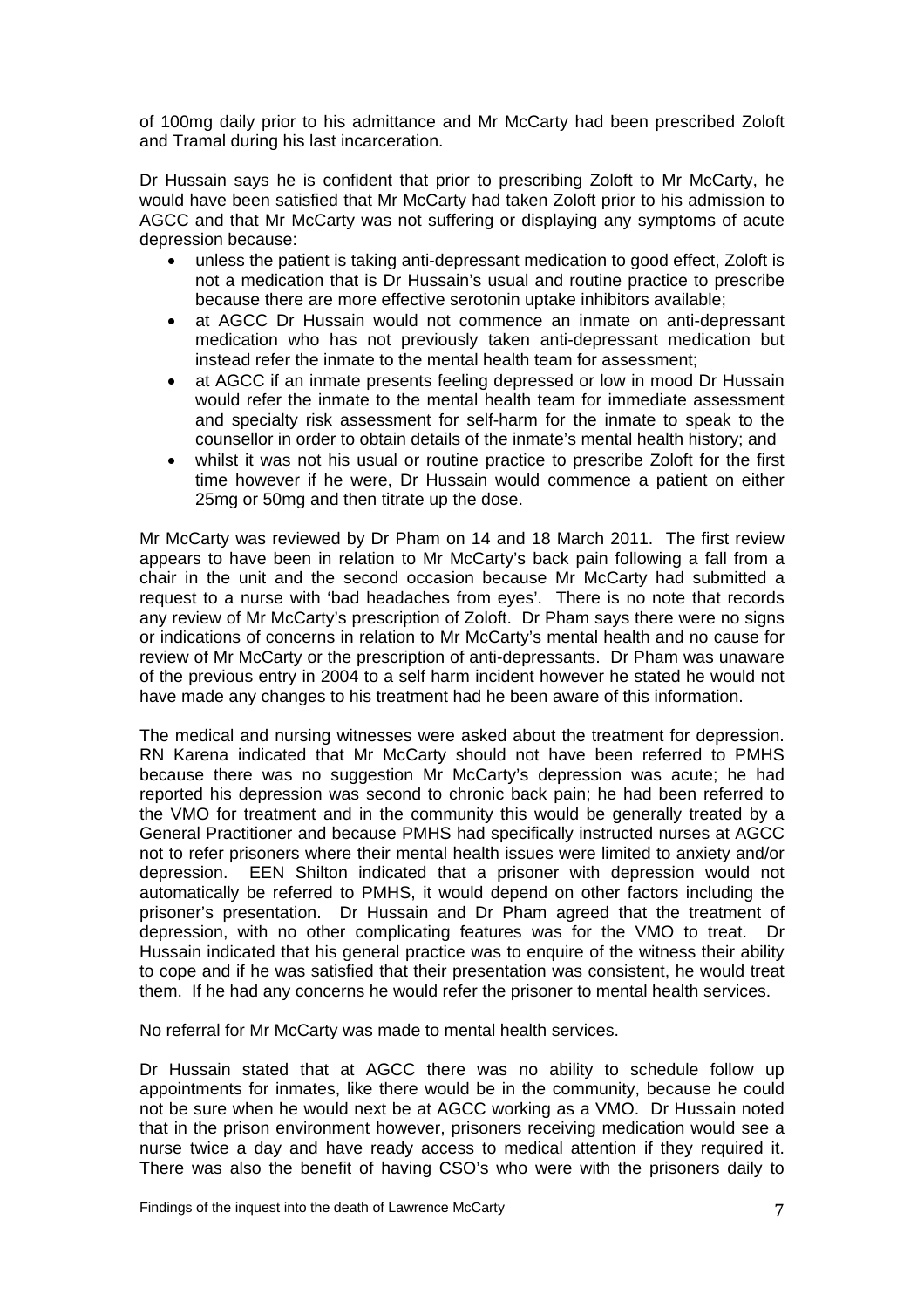<span id="page-8-0"></span>identify any concerns. Finally, there was the opportunity when the prescriptions were being re-issued, if a prisoner had not been reviewed in some time, to arrange for the prisoner to be reviewed. It would appear that, unlike in the community where patients must return to a GP for a new prescription when the prescription ran out, in the prison environment there is the potential for prescriptions to continue indefinitely without a review.

Dr Pham indicated he had a practice, if he wanted to follow up prisoners, to make an entry in his diary or communications book to arrange for a CSO to have the prisoner returned for a review. The other opportunity was when prescriptions were being rewritten.

Dr Pham and Dr Hussain indicated that implementing a process of a regular review, either after a fortnight or month, of prisoners on anti-depressants would result in a significant increase to the VMO's workload.

#### *Medication rounds*

From 24 February until 20 April 2011, Mr McCarty was noted to have been prescribed Tramal SR 100mg at 0800 and 1600, Naprosyn 500mg at 0800 and 1600, Zoloft 100mg at 0800. Tramal commenced immediately, despite Dr Hussain's order.

The medical records show that while there were a couple of occasions where Mr McCarty did not take all of his prescribed medication, the only day he did not take any of his medication was on 8 March 2011. Mr McCarty last consumed medication on the afternoon round on 29 April 2011.

At the time, the practice adopted at the medication rounds was to announce the round and allow prisoners to attend to collect their medication. A prisoner would only be sought to attend to receive their medication if they were taking essential medication. The nursing staff all considered that Mr McCarty's medication was not essential. Medication round practice has since changed and the practice is now to require all prisoners to attend the round, regardless of whether the medication is considered to be essential or non-essential so that a refusal to receive medication can be noted as is required by the Provision, Supply and Administration of Pharmaceuticals procedure manual. Other than the administration of Clozapine which requires immediate notification, action is only to be taken by referring a prisoner to a medical practitioner if they refuse medications for three days.

Staff who dispensed medication to Mr McCarty in the last week of his life were asked to provide details regarding the dispensation of medication. They all confirmed that the procedures adopted to ensure prisoners did not stockpile medication (i.e. checking medications swallowed, hands empty) were undertaken with respect to Mr McCarty.

It was the opinion of Dr Hussain, and Dr Griffin who provided an expert report, that Mr McCarty suffered from severe pain and if he had not been taking his medication, and had stockpiled it, there would be evidence of this within a day or two. Mr McCarty would appear to be in pain and potentially behavioural changes would be observed. No such changes were observed by CSO's or fellow prisoners.

Despite all the opportunities that were presented to Mr McCarty when attended by medical and nursing staff, at no time did he report any concerns of depression or any self-harm ideation, nor were there any complaints or observations that his chronic pain had not been adequately addressed or managed.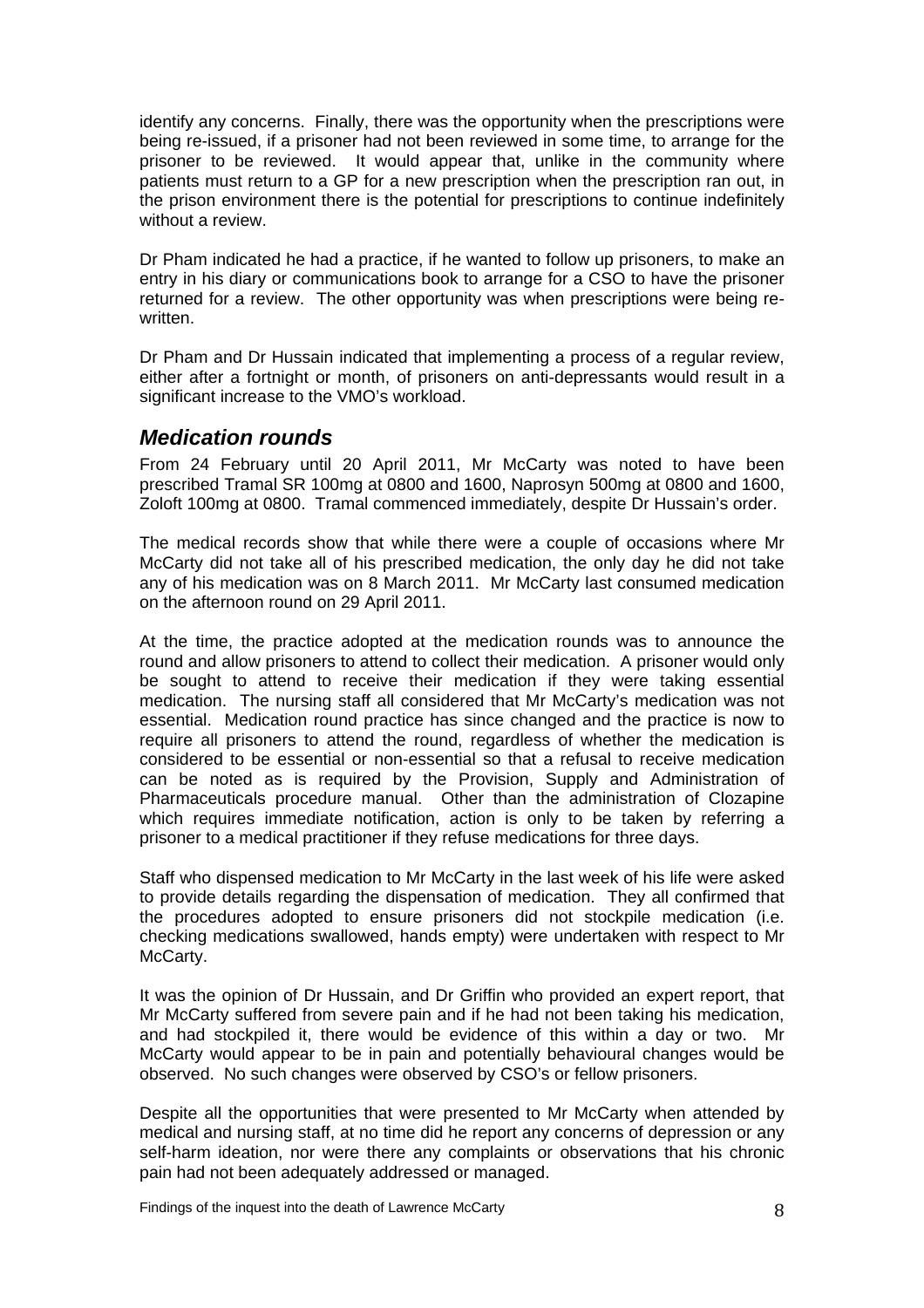## <span id="page-9-0"></span>*Disposable razors in Unit C5*

Mr McCarty was housed in cell 19 in unit C5. His cell was located on the ground floor of the unit. As Mr McCarty was housed in mainstream accommodation (as opposed to the Maximum Security Unit) and not considered to be an 'at-risk' prisoner he received an annual allocation of disposable razors and toothbrushes. Such items are allowed to be kept by the prisoner in their cell as part of their personal property. Any razor blade which was removed from its plastic mould casing for an illicit or forbidden purpose, e.g. fashioned into a weapon, or even just removed and hidden, would be considered a 'prohibited thing' and confiscated.

A number of CSO's gave evidence regarding the dismantling of razors in mainstream accommodation. One CSO indicated a dismantled razor would be located once a shift, another indicated two – three times every two weeks. There is no clear data other than Mr McCarty is the second death as a result of a dismantled razor in five years. There was no readily available evidence as to how frequent or infrequent razors have been used in self-harm attempts, to commit violence towards other prisoners and CSO's or simply used for other means such as lighting cigarettes and completing artwork.

The provision of razors to at-risk prisoners or to prisoners contained in the Maximum Security Units is tightly controlled. In these units, prisoners are either observed shaving and required to return the shaver or are provided with electric razors.

A cell search is conducted by two CSO's and involves a very thorough search of the cell. One of the primary purposes of such a search is to ensure there are no prohibited items in the cell. Medications and dismantled razors are considered prohibited items and removed if discovered. The last cell search conducted on Mr McCarty's cell was on 9 April 2011, and nothing was recorded. The entire unit was subjected to cell searches on 13 April 2011 and nothing of note was recovered from Mr McCarty's cell.

The purpose of a cell inspection is to ensure the cleanliness and hygiene of each cell. In ensuring that a cell is clean and in order, a general check for prohibited items is also conducted. Mr McCarty's cell was inspected on 10 and 24 April 2011. Again, no prohibited items were located.

### *Events preceding the death*

Many of Mr McCarty's fellow prisoners and some of the CSO's were able to recall Mr McCarty's routine in the morning. He would leave his cell at breakfast time; obtain his medication and then return to his cell at the 0830 lockaway until the 1100 muster. CSO Fibbes accepted that this was Mr McCarty's routine. CSO Lawson was adamant about this routine to the point that he said he would have checked on Mr McCarty if he departed from this routine.

Mr McCarty had case notes completed on 22 and 24 February, 4, 6, 13, 14 and 16 March and on 26 April 2011. The case notes on 13 March 2011 indicate that Mr McCarty had been housed in the medical unit and he had not shown any signs or indication of self harm while staff had been on duty over the weekend. The final case note on 26 April 2011 was completed by CSO Lewis and noted that 'Prisoner McCarthy a mature aged prisoner who mixes with prisoners his own age, he only comes to the officers station if he needs anything but is respectful towards staff. He appears to get along with his peers and has no known issues at this time when asked by the unit staff.'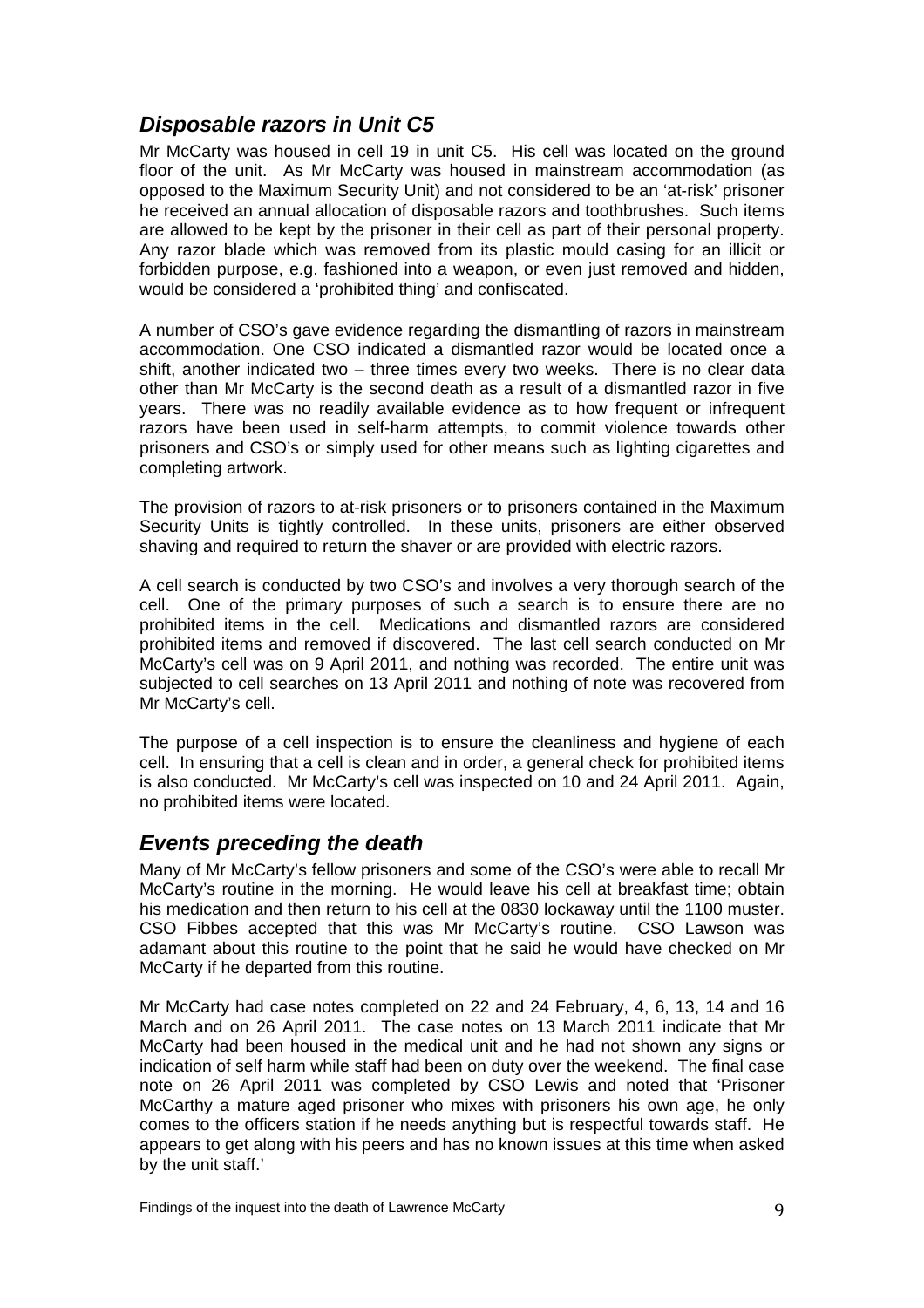Mr McIntyre, a fellow prisoner, was of the opinion Mr McCarty was depressed. Approximately a week before Mr McCarty's death, upon request, Mr McIntyre provided Mr McCarty with a yellow razor. Mr McCarty disclosed he had finished serving ten years for armed robbery and when he was out he took illegal drugs and committed the same offence. Mr McIntyre's opinion was based on two - three conversations with Mr McCarty. Mr McIntyre did not pass on his observations of Mr McCarty to any other prisoner or CSO. Prisoners who had known McCarty for longer, indicated to police that they had not observed any changes in his demeanour or attitude. However, prisoners Jackel and Monseen mentioned that on the evening of 29 April 2011, Mr McCarty had stated he was not feeling well. None of the prisoners interviewed could recall Mr McCarty exiting his cell on 30 April 2011.

Mr Sebez, another prisoner, told inspectors that Mr McCarty was a reserved person who kept to himself. He stated that Mr McCarty was a 'deeply depressed guy' who always had a forlorn look. However Prisoner Sebez did not believe that the prisoner's mood had noticeably changed prior to his death. Prisoner Sebez was not in unit C5 on 30 April 2011. It is unknown when he left C5.

CSO Lawson was the CSO on duty on the evening of 29 April 2011, who locked down all the inmates in C5. Mr McCarty was observed on the video footage entering his cell and closing the door at 16:42. CSO Lawson was adamant that he would use the muster book to do a face to photo lockaway. His practice, if he could not see the prisoner, would be to go into the cell and ask if they were alright.

Throughout the evening, four headcounts were conducted at 20:30, 23:36, 01:45 and 04:02.

CSO Fibbes and CSO Lewis were on duty in unit C5 from 06:30 to 18:30 on Saturday 30 April 2011. CSO Fibbes says that her duties as the 'unit officer' were to complete the morning head count, unlock, cell access, monitoring the welfare of inmates, conducting musters and cell searches. She remained in the unit whereas partner CSO Lewis remained outside the unit monitoring CSO Fibbes and maintaining the bookwork.

At 06:50 the log notes 'headcount, security welfare check conducted by CSO Fibbes 47 prisoners sighted all appear in good health'. Despite the check occurring on the day shift, it was essentially completed as a night time check. CSO Fibbes had a torch and was essentially trying to ascertain from prisoners who were sleeping whether there were any signs of life. CSO Fibbes indicated this was extremely difficult.

At 07:19 all cells were electronically unlocked so that any prisoner who wished to exit could do so by pushing a button inside their cell. CSO Fibbes did not see Mr McCarty up around this time.

The AGCC unlock and lockaway procedure required that floor officers were required to remain on the floor at all times. However, there was no procedure providing specific direction regarding the duty of the floor officer during the cell access period.

The CCTV footage of CSO Fibbes reveals that during this period, CSO Fibbes spent approximately 1 hour and 20 minutes at the officer's station, with approximately 36 of those minutes with her back to the unit. CSO Fibbes was of the view that she did not think there was a responsibility to walk around through the unit or to check on the prisoners in the cell. Acting Area Manager Lackey and General Manager Howden were of the expectation that during any period of unlock a CSO should be patrolling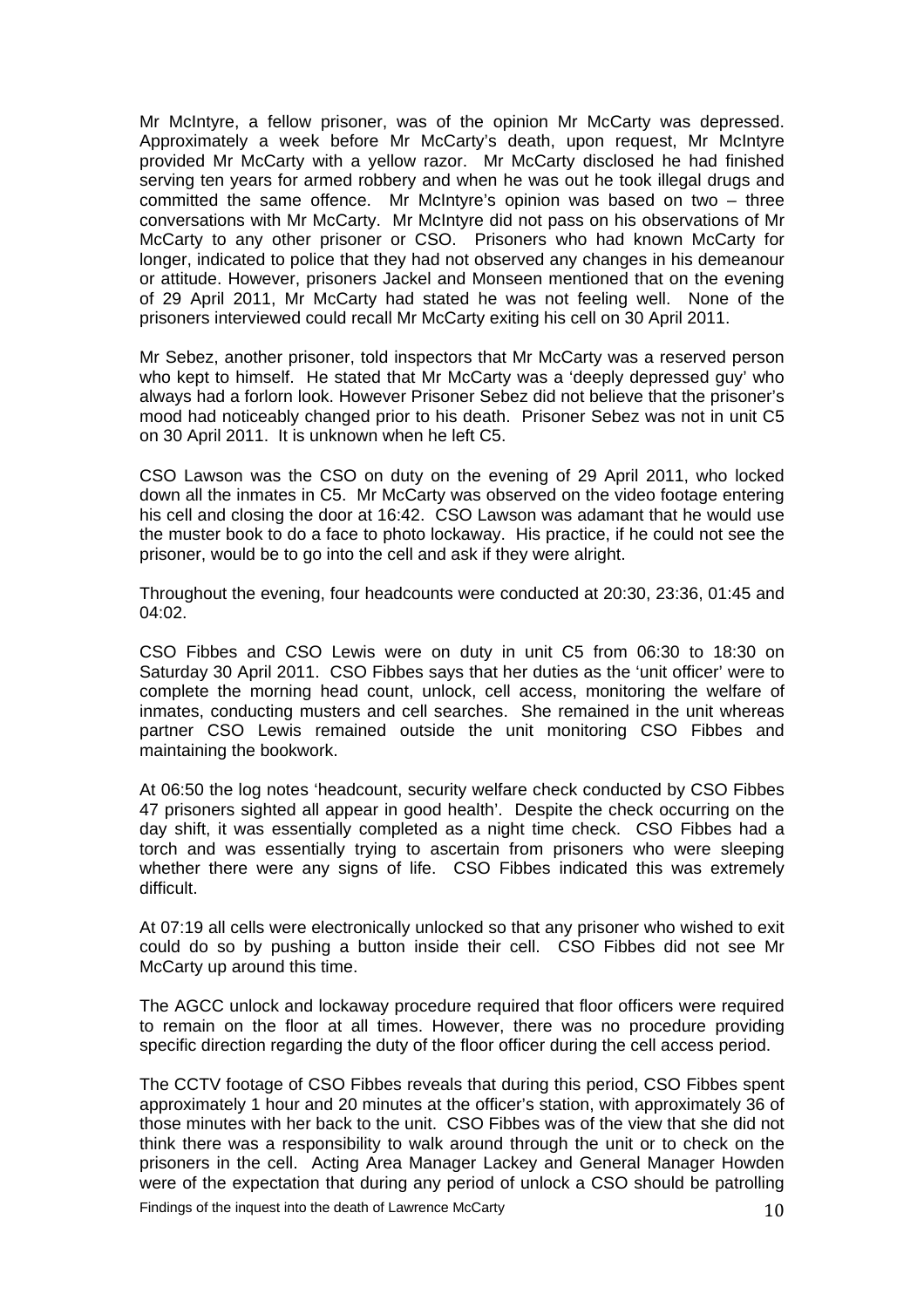and walking around the unit, including looking into prisoners' cells to ensure nothing untoward is occurring.

The medication trolley arrived shortly before 08:30 and medication was distributed by RN Brown. RN Brown says that she did not have Mr McCarty called down to receive his medication. She did not note that Mr McCarty had 'refused' to take his medication, because there was still the opportunity for him to receive his medication in the afternoon medication round and because he was not taking essential medications.

At 08:30, CSO Fibbes secured all the doors. This meant that all cell doors were locked regardless of whether a prisoner was in their cell or not. CSO Fibbes' general process was that if an inmate was asleep she would not disturb them as long as things appeared fine. If the inmate is awake in the cell, CSO Fibbes would ask the inmate if they were coming out. CSO Fibbes could not recall whether she engaged with Mr McCarty at the 08:30 lockaway. Most corrective staff indicated that if a prisoner was asleep they would not wake them however CSO's Lawson and Dwan indicated their personal practices were to wake prisoners who were asleep. The logbook records a welfare check at 08:30 and 09:40. There is no notation that all prisoners appear in good health. CSO Fibbes explained that this was because it was not a specific check of every single prisoner, but rather a check on those prisoners that could be observed in the common areas and yard within the unit.

At the time of Mr McCarty's death, there was no requirement for a CSO to confirm the apparent good health of a prisoner at 08:30.

CSO Fibbes cannot recall where Mr McCarty was during the morning headcount, the 07:15 unlock and 08:30 lockaway.

CSO Fibbes left the unit at 08:36 and did not return until 09:40 when she conducted a welfare check. At the time, there was no QCS procedure that required CSO's to do a welfare check between the 08:30 lockaway and the 11:00 muster.

The electronic cell lock records indicate that at no time between Mr McCarty's cell door going into access mode at 07:19 until all the doors were again electronically opened at 11:01 was the door opened. This indicates Mr McCarty did not exit his cell that morning and that no other prisoner entered Mr McCarty's cell. The video footage also confirms no person entered Mr McCarty's cell during the relevant period.

CSO Fibbes and McFarlane searched cells 20 and 21 at 11:06 and 11:09 respectively. No prohibited items were confiscated. Following this, CSO Fibbes then commenced locking shut all of the cell doors starting at cell 50. She got to cell 19 and observed Mr McCarty was under the covers of his bed. CSO Fibbes requested Mr McCarty to exit his cell. CSO Fibbes observed several spots of blood on the floor and Mr McCarty's face to be a strange yellow colour. She believed that Mr McCarty was possibly dead. CSO Fibbes called a Code Blue and sought assistance from fellow officers. She did not enter the cell any further because she was not wearing protective gloves and she was concerned for her safety given the number of prisoners who were in the common area near Mr McCarty's cell.

CSO's Lewis and McFarlane attended to provide assistance. CSO Lewis entered Mr McCarty's cell. CSO Fibbes and CSO McFarlane waited outside Mr McCarty's cell. CSO Lewis says that he entered the cell and tried to get Mr McCarty's attention by asking him if he was awake. CSO Lewis pulled back the doona and noticed that Mr McCarty's face was very yellow and there was a lot of blood over his chest and on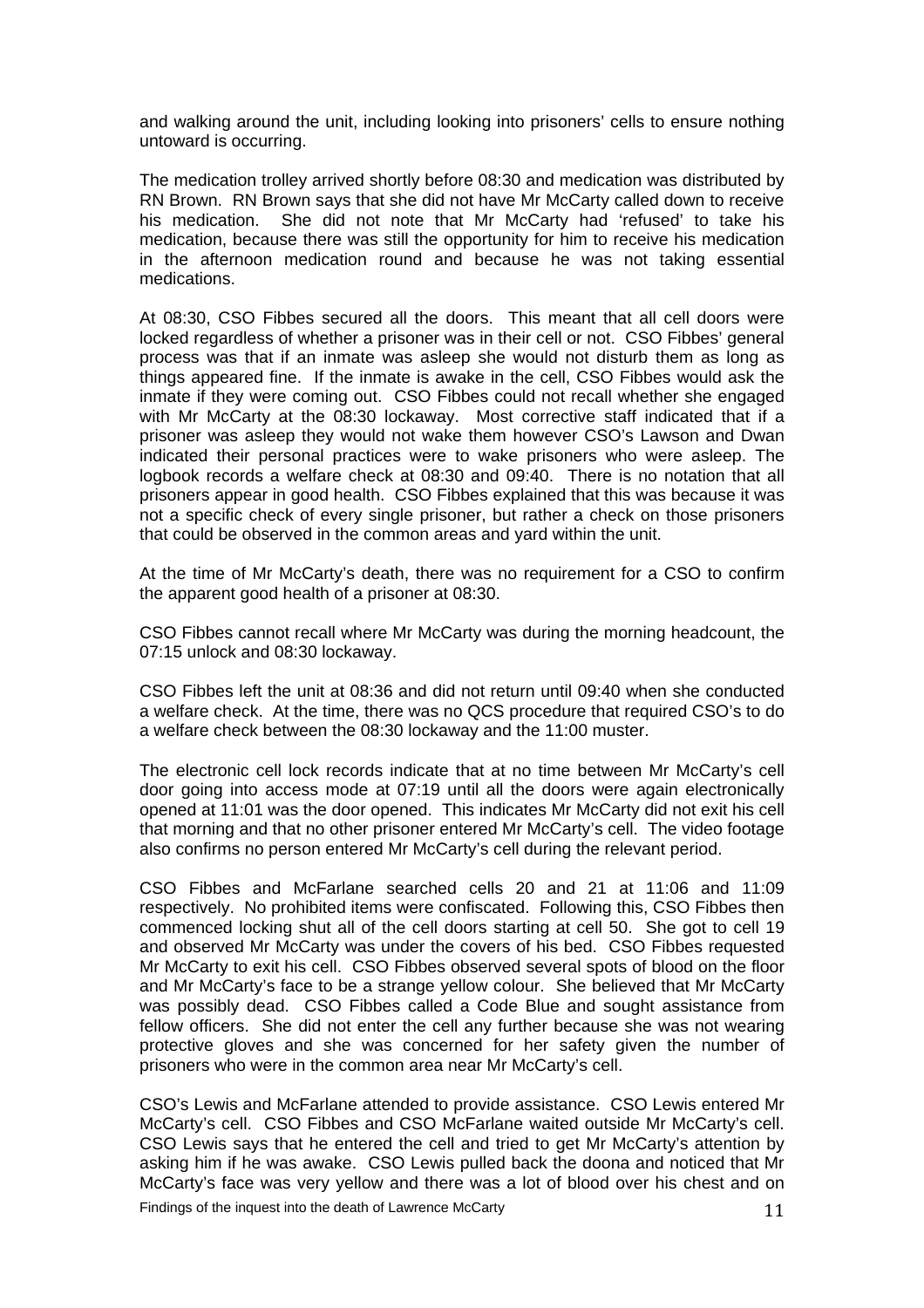<span id="page-12-0"></span>the bedding. CSO Lewis informed CSO Fibbes and CSO McFarlane that he did not think Mr McCarty was breathing. CSO Lewis exited the cell to wait for the nurses to arrive. CSO Lewis did not check Mr McCarty's pulse or commence CPR.

A number of nurses attended and confirmed Mr McCarty was deceased. RN Haimes noted that Mr McCarty was not cool to touch but noted he had been covered by a doona. A number of other CSO's attended the unit to provide assistance given the nature of the incident. They assisted by moving prisoners to the exercise yard.

Acting Area Manager Lackey attended and was provided with some preliminary information that indicated Mr McCarty had inflicted the injury to himself. He decided to move prisoners from the exercise yard to their cells because he wanted to restore individual control over each person rather than having them as a group in the exercise yard. The prisoners were behaving appropriately, however there was the potential for disharmony if prisoners were left in the exercise yard when lunch was due.

Acting Area Manager Lackey says that if there had been some concern about another prisoner being involved in the death of Mr McCarty he would have kept the inmates in the exercise yard to try and identify anyone who may have been involved, collect the clothing of the prisoners and hold them separately until the prisoners could be interviewed by police. Former General Manager Howden was of the view that only in exceptional circumstances should clothing not be retained from prisoners. There was no policy or procedure in place at the time of Mr McCarty's death that dealt with the issue of scene preservation.

QAS paramedics arrived at Mr McCarty's cell at 11:41. Advanced Care Paramedic Dickson noted Mr McCarty was unresponsive, pale to yellow in colour with slight rigor in neck and shoulder, cold to touch with fixed and dilated pupils.

#### *QPS attendance*

A number of police officers from the CSIU attended as well as a Forensic Scientist who processed the scene. No damage to the cell locking mechanism of Mr McCarty's cell was identified.

A search of Mr McCarty's cell located a razor blade in the sink with a number of blood droplets. At the base of the sink was an amount of blood, which had been covered by clothing and a number of droplets of blood on the floor between the sink and Mr McCarty's bed. Mr McCarty was wearing socks and had traces of blood on the bottom of his socks. Mr McCarty had a towel placed around his neck. A search of the cell also located a number of razor blades, upon inspection, these razors had been pulled apart.

It was concluded Mr McCarty's injury was self-inflicted.

All inmates of C5 were interviewed on 30 April 2011. These interviews were recorded on digital recorder. The audio recordings are of a poor quality, it was often difficult to hear the inmate talking and, in some of the interviews, the persons present for the interview were not identified.

There appears to have been no strategy adopted by the two separate interviewing teams about:

• how to undertake the interviews. For example, some inmates were warned about their right to remain silent and to obtain legal representation, other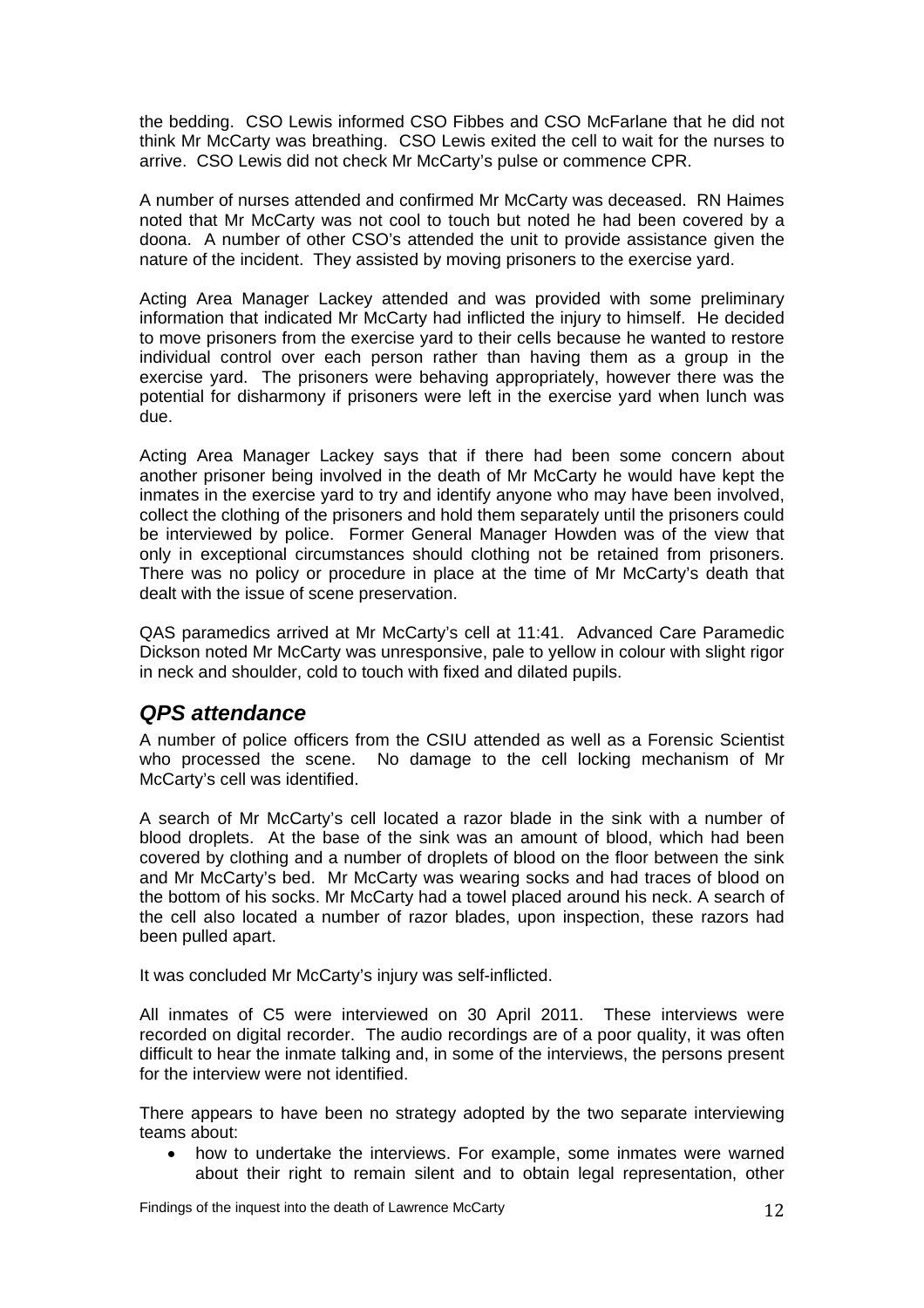<span id="page-13-0"></span>inmates were not provided with any warning and some inmates were specifically advised they were not a suspect. For those inmates that were not warned, it is unclear whether they were aware that they were being recorded.

- what information to provide to the inmates about what had occurred. For example, some inmates were told the police were investigating what occurred today and asked what knowledge they had about this whereas other prisoners were specifically advised at the commencement of the interview that the police were investigating the death of a prisoner. Also, when inmates were notified of Mr McCarty's death, this notification was not done in a sensitive manner or alternatively, discussion about Mr McCarty's death was not done in a sensitive manner.
- about what information to seek from the inmates. For example, some witnesses were asked about Mr McCarty's routine whereas others were not.
- in one interview, where an inmate was warned, the inmate had to request that the interview be discontinued a number of times before interviewing officers finally desisted from questioning.

At the time of Mr McCarty's death, Detective Senior Constable Anderson had only been with CSIU for a number of weeks. He said he believed he and the other interviewing team discussed their initial conclusion that the death was self inflicted and so the other prisoners were being interviewed to identify witnesses and not suspects. There was no specific discussion about what information would be sought from the prisoners. He had no knowledge that the other interviewing team would be issuing warnings to prisoners and assumed that they would all be conducted in the manner he conducted the interviews which was to speak to the prisoners about any information they may have had.

#### *Autopsy results*

An autopsy examination was carried out on 2 May 2011 by an experienced forensic pathologist, Dr Nathan Milne.

He indicated the injury could have been inflicted from minutes to hours prior to Mr McCarty's death being discovered. He indicated it was a difficult determination to make, simply relying on the evidence of nurses and paramedics regarding the body temperature. Dr Milne was of the view he may have been able to have provided a more accurate assessment if he had attended the scene. He indicated that it was a rare occurrence to be called out to the scene of apparent suicides. Detective Senior Constable Anderson explained that the decision to call a pathologist to the scene was one that was made by the Regional Forensic Co-ordinator.

Dr Milne concluded that although the incised wound to Mr McCarty's neck was relatively small, it had damaged major blood vessels in the neck and was the cause of death. Both Dr Milne and Dr Griffin were of the view that for Mr McCarty to have made the injury in the way he did, which required sufficient control over his fine motor skills, would suggest that he was not intoxicated at the time of injury.

Dr Griffin and Dr Milne gave an estimated survival time after the wound had been inflicted of around five – 10 minutes. Dr Griffin was of the view that such an injury was difficult to survive even if Mr McCarty had been found immediately after injuring himself.

Dr Milne noted the injury was consistent with being self-inflicted.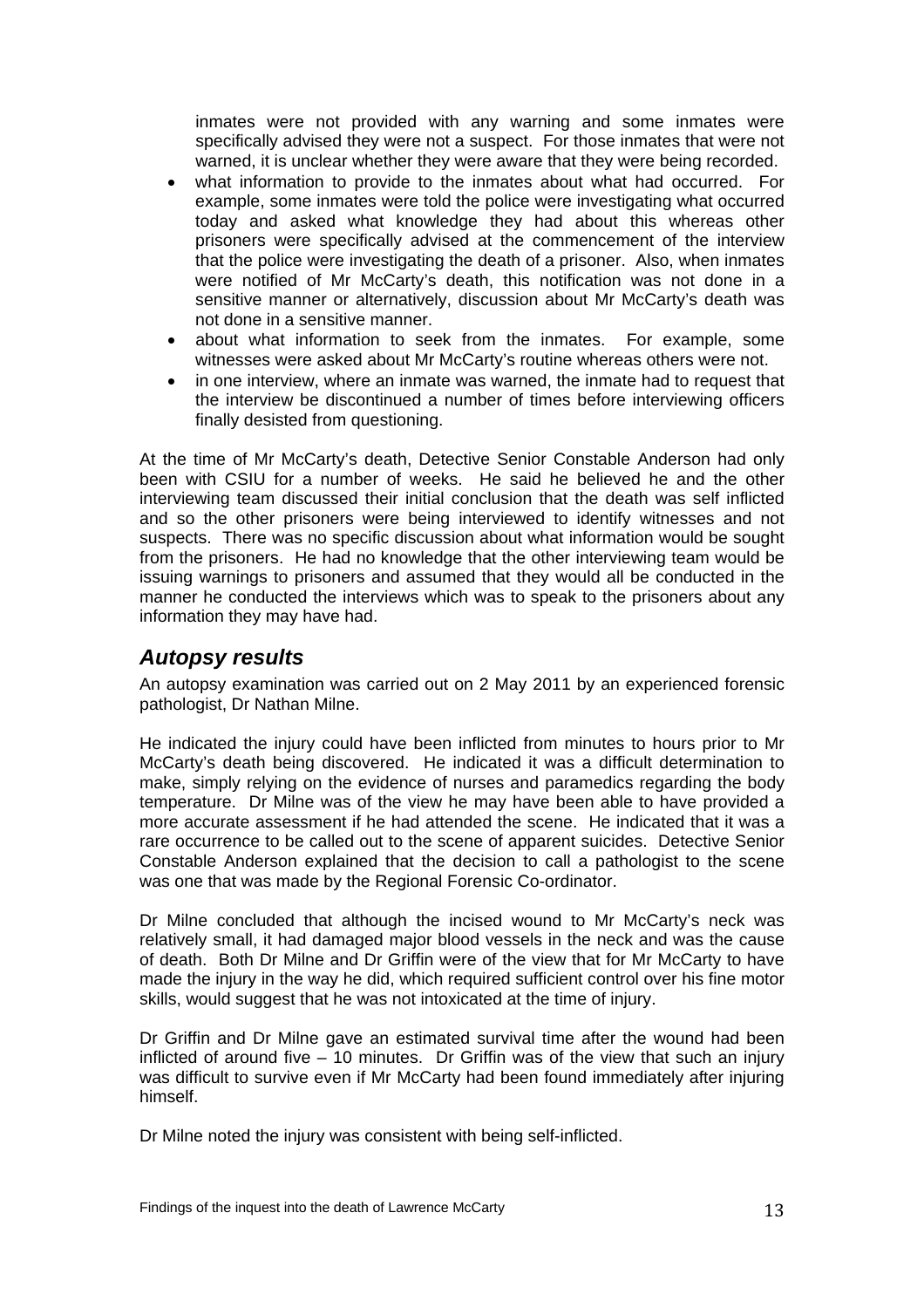<span id="page-14-0"></span>Toxicology testing of the post mortem femoral vein blood showed Naproxen at a therapeutic concentration, Sertraline within the toxic range and Tramadol within the potentially fatal range.

Dr Milne concluded Mr McCarty's cause of death was:

- 1.(a) incised wound to neck
- 2. coronary atherosclerosis, emphysema, mixed drug toxicity

Although it is considered that the incised wound to the neck alone is significant enough to cause death, Dr Milne considered the presence of Mr McCarty's emphysema and coronary atherosclerosis would have made him more susceptible to the effects of blood loss, and may have hastened his death. Similarly, mixed drug toxicity may also have contributed to death by suppressing Mr McCarty's breathing.

At a later point, analysis was conducted on the post mortem vitreous humour sample.

Professor Brown, a Professor of Biomedical Science at the University of Southern Queensland, provided a report to AGCC's legal representatives commenting on the toxicology results. Professor Brown was of the opinion that Tramal and Sertraline were both subject to the effects of post-mortem redistribution and that the concentration at the time of death was very likely to be less than at the time the samples were taken but the proportional change could not be estimated, given the samples were taken at least 48 hours after death. Professor Brown was of the view that taking into account the effects of post-mortem redistribution, the levels of Tramadol and Sertraline could be consistent with the administration of these medications as prescribed. Dr Griffin was of the opinion that Sertraline undergoes variable post mortem redistribution. He believed that it was possible the results for Sertraline and Tramal may have been inflated due to the effects of exsanguination. Dr Griffin also noted from reviewing the material that there were no clear opportunities for Mr McCarty to overdose.

Dr Milne remained of the view that mixed drug toxicity played a role however he confirmed that Mr McCarty would have died from his neck wound irrespective of the coronary atherosclerosis, emphysema and mixed drug toxicity. Dr Milne was of the opinion that the toxicology results could be consistent either with the administration of the prescribed doses of the drugs in question or they could be an accurate reflection of ante mortem levels. Dr Milne agreed that at its highest, all he could say was that mixed drug toxicity may have contributed to Mr McCarty's death.

#### *Investigation findings*

Nothing from the forensic examination of Mr McCarty's cell was indicative of the involvement of another person in his death. There was no evidence of violence on examination of the cell or at autopsy other than the fatal wound.

Detective Senior Constable Anderson was satisfied there was no evidence of the involvement of another person in the death either by foul play or by rendering assistance to Mr McCarty.

Mr McCarty was locked down in his cell in the early evening of 29 April 2011 and there was no evidence indicating Mr McCarty was let out of his cell or that his cell was opened after lockdown.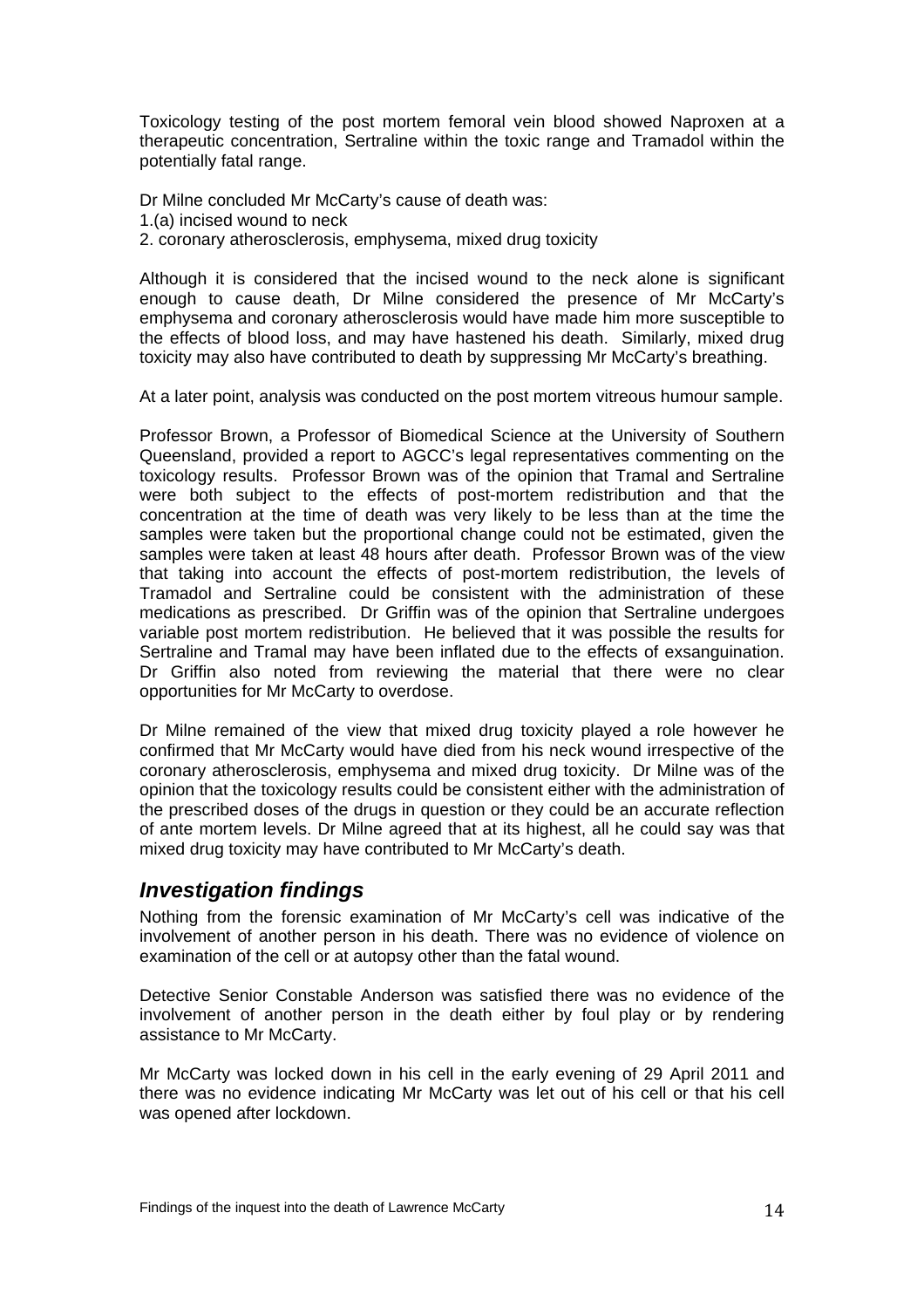<span id="page-15-0"></span>As part of the investigation, Detective Senior Constable Anderson made contact with Mr McCarty's general practitioner, Dr Jones. Dr Jones stated that Mr McCarty had told him 'if I was to ever return to prison I would kill myself'.

# **Conclusions**

I conclude that Mr McCarty inflicted the laceration to his neck without assistance from or the knowledge of, any other person. It is unknown why Mr McCarty took his own life.

There is very little evidence, even in hindsight, that points to a deterioration in mood in the weeks leading to his suicide, I am satisfied there is no basis on which staff at AGCC could have been expected to reasonably have been aware before the fact of Mr McCarty's actions of either 29 or 30 April 2011.

In light of all of the evidence, including the three opinions regarding the toxicology results, the statements of the doctors and nurses regarding the administration of medication, that there were no signs of Mr McCarty stockpiling his medication as would be expected and that Mr McCarty was able to inflict the injury in the manner that he did, I have disregarded mixed drug toxicity as a contributing factor to Mr McCarty's death.

# **Findings required by s45**

I am required to find, as far as is possible, the medical cause of death, who the deceased person was and when, where and how he came by his death. As a result of considering the oral evidence given at the inquest and all of the material contained in the exhibits, I am able to make the following findings in relation to those matters:

|                    | <b>Identity of the deceased</b> – The deceased person was Lawrence McCarty.                                       |
|--------------------|-------------------------------------------------------------------------------------------------------------------|
| How he died -      | Mr McCarty intentionally took his own life while in<br>custody on remand at Arthur Gorrie Correctional<br>Centre. |
| Place of death $-$ | He died at Wacol in Queensland.                                                                                   |
| Date of death -    | He died between 29 and 30 April 2011.                                                                             |
| Cause of death –   | Mr McCarty died from exsanguination due to an<br>incised wound to his neck                                        |

## **Comments and recommendations**

Section 46 provides that a coroner may comment on anything connected with a death that relates to public health or safety, the administration of justice or ways to prevent deaths from happening in similar circumstances in the future.

The circumstances of this case have already been reviewed from that perspective by the inspectors appointed by the Chief Inspector.

In their report they made the following recommendations:

1. AGCC management ensure that written directions are issued to officers (in the form of a local procedure or post order) that clearly outlines the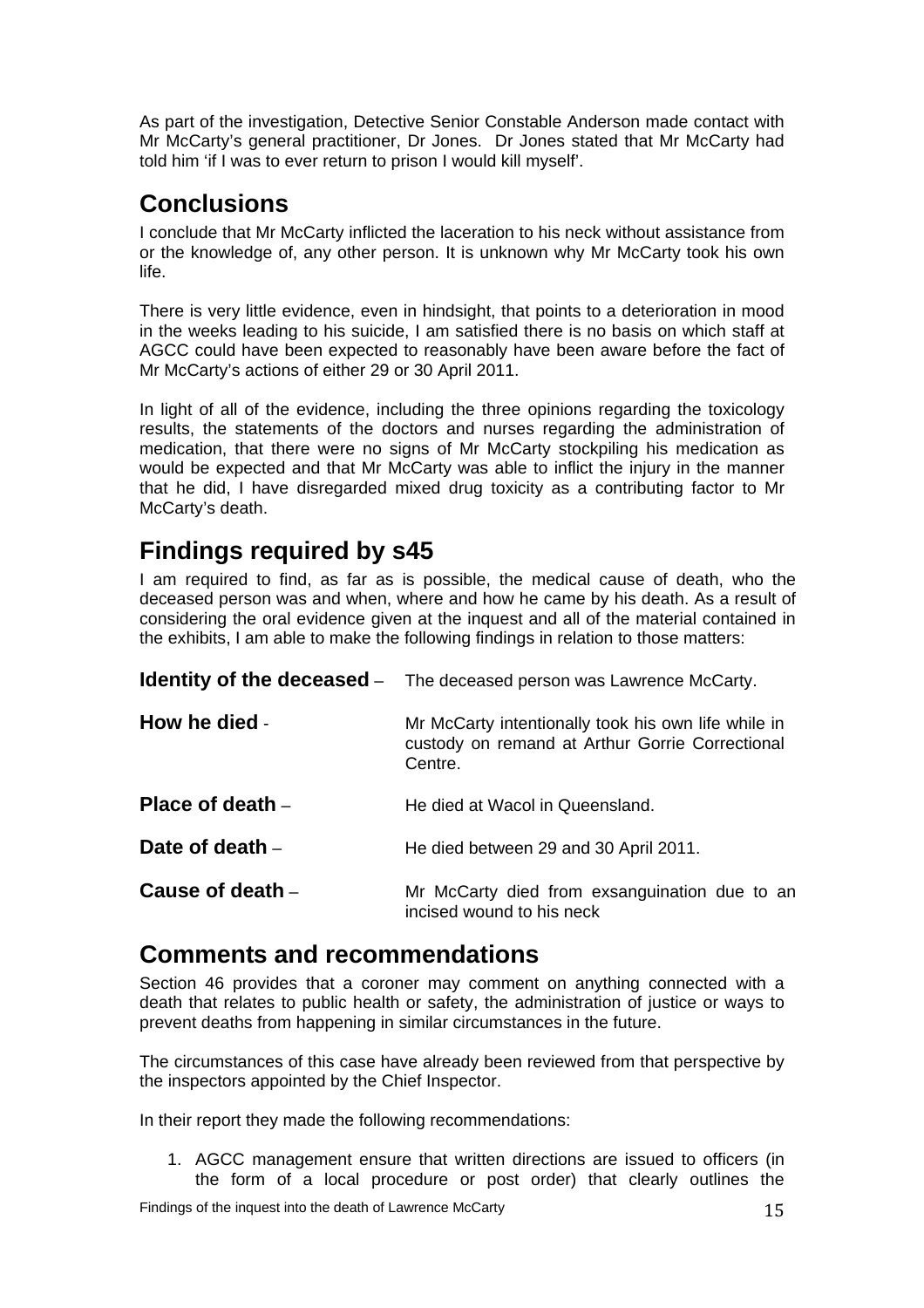responsibilities of officers whilst in the unit during periods of cell access and when undertaking welfare checks.

- 2. AGCC management institute a process (included in a local procedure or post order) that requires staff to be able to unequivocally determine the good health of a prisoner prior to locking them up in their cell at the 08:30 lock away (which should include waking sleeping prisoners to engage with them).
- 3. QCS review both the Prisoner Musters and Headcounts and Prisoner Unlock and Lock-away Procedures and make necessary amendments to clarify what is required of centres when unlocking prisoners.
- 4. QCS request that the Corrective Services Investigation Unit (CSIU) review this case and express some view as to what may have been the relative benefit of processing the prisoners in C5 in such a manner that would have allowed their examination/collection of evidence. Any advice from the CSIU should then be used to review, and if necessary, amend the current Preservation of Crime Scene Procedure.
- 5. AGCC management issue a direction to officers who control in-unit cameras (in the form of a local procedure or post order) that subject to operational requirements PTZ cameras should be left in a resting position that maximises the coverage of the unit.

AGCC and QCS provided responses in relation to these recommendations. All of the recommendations have been implemented. There is now a post order that requires CSO's to be satisfied of the apparent good health of the prisoner at unlock and 08:30 lockaway. The QCS unlock policy now requires that officers must ensure that an accurate head count and apparent good health check of prisoners is completed before an unlock commences, which ensures that each prisoner is responsive to direction. Officers must converse with those prisoners whose behaviour or nonresponsiveness indicates he/she may not be in apparent good health. If the prisoner fails to respond to the direction, further steps must be taken to ensure the good care and well being of the prisoner. The same is required at lock away.

AGCC post orders now require CSO's to conduct at least two unit patrols between 08:30 and 11:00 when the cells are unlocked. A minimum of an hour between unit patrols must be maintained and the patrols include observations of every cell to ensure the apparent good health of those prisoners.

The Preservation of Crime Scene and Evidence procedure came into effect on 30 August 2011.

There remain only a few matters warranting further consideration from a prevention perspective. They are:

- How should reception staff respond if a prisoner discloses prior contact with mental health care providers?
- Should the distribution of disposable razors be further restricted?
- When should forensic pathologists attend a death scene?
- Is investigation planning within the CSIU adequate?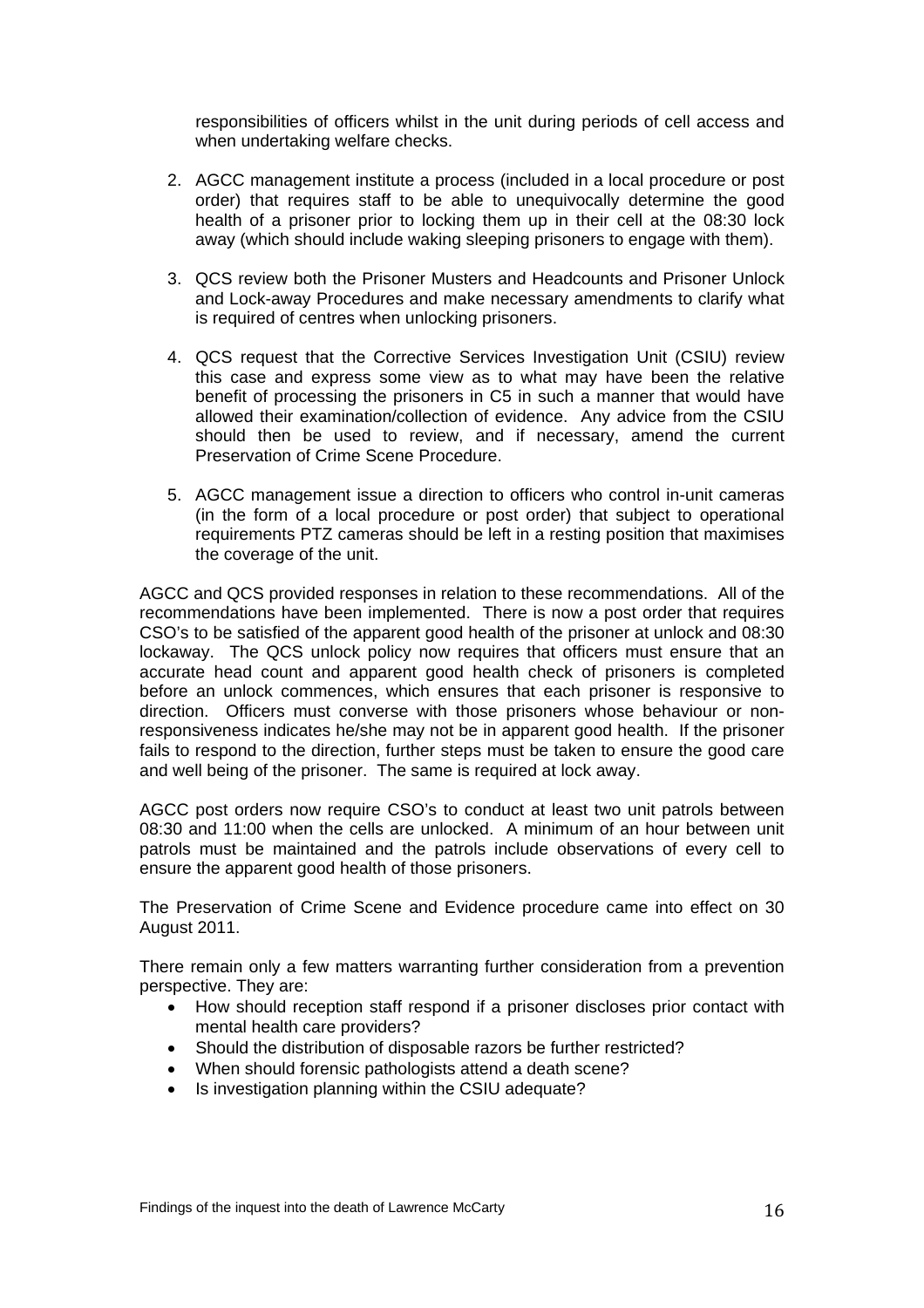## <span id="page-17-0"></span>*Response to disclosure of mental health care*

The Health Management Plan undertaken when a prisoner enters a correctional centre requires the person undertaking the assessment to query whether the prisoner has previously received treatment by a psychiatrist or a psychologist. Whilst there is a section that allows comments to be made, there is no guidance given as to what further inquiries should be made if the prisoner answers in the affirmative.

#### **Recommendation 1: Response to mental illness disclosures**

*Accordingly, I recommend that Queensland Health amend the health management plan and any associated form to encourage further information to be sought from a prisoner who discloses they have or are seeing a psychologist or psychiatrist*.

#### *Misuse of disposable razors*

It seems the dismantling of razors by prisoners intent on using the blades for various purposes – including as weapons - is not uncommon. Senior officers at AGCC and QCS indicated various options to reduce the availability of the razors had been considered but none was without significant complication and disadvantage.

Counsel for QCS explained that providing disposable razors and toothbrushes to all prisoners in the mainstream population commenced in 2010 to assist in the prevention of the spread of communicable diseases. She stated that the risks of dismantling razors are small and that there are a number of other items that could also be used as weapons. Counsel for QCS also submitted that the dismantling of razors has been identified as a risk and steps are in place to manage this risk.

In the circumstances I do not consider I have sufficient evidence to take the matter further.

### *Death scene attendance by pathologists*

The time of Mr McCarty's death could not be established with any precision. Although little turned on that in this case, in others it could be important. Reliable evidence relevant to the issue could have been obtained had a forensic pathologist attended the death scene soon after the death was reported. Indeed, it is likely that by attending the death scene such specialists could secure valuable evidence in many cases. The inquest was advised that such attendance is now rare, at least in South East Queensland.

#### **Recommendation 2: Forensic pathologists at death scenes**

*In view of the valuable evidence forensic pathologists are likely to be able to gather at many death scenes, I recommend the Chief Forensic Pathologist liaise with an officer appointed by the Commissioner of the QPS to develop a protocol for determining which cases the on-call forensic pathologist will usually attend and mechanisms for facilitating this attendance.* 

#### **CSIU investigation planning**

The questioning of inmates housed in the same cell block as the deceased was haphazard and inconsistent. There was no investigation planning by the various officers undertaking those interviews. That had no impact on the outcome of this case but in others it could result in valuable evidence being lost or corrupted.